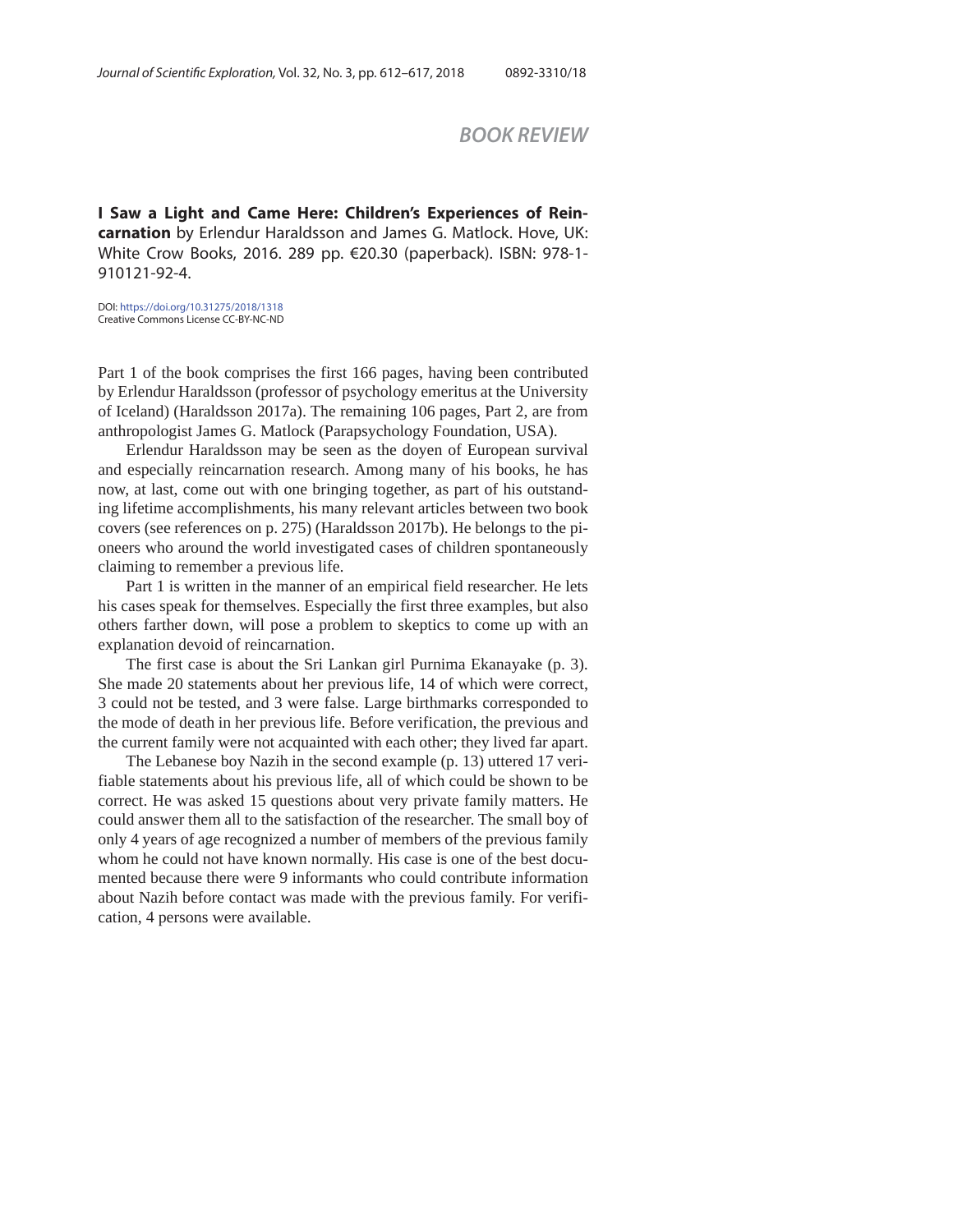Example number 3 deals with Duminda Ratnayake (p. 27), a boy from Sri Lanka, who made 8 statements about his previous life which were all correct. Even more remarkable than this is his behavior shown beginning at age 2 to 3 and which suggests a previous life as a Buddhist monk. Professor Haraldsson lists no fewer than 18 behavioural traits relating to this.

Another boy from Sri Lanka (p. 33), Sandika Tharanga, showed similar clear behavior of a Buddhist monk, beginning from toddlerhood, although growing up in a Catholic family.



Gamaga Ruvan Tharanga Perera's case

(p. 36) is similar to the aforementioned. Its peculiarity is to be seen in the fact that written documents had been made before the case was investigated. Apart from this, the boy showed recitative xenoglossy just as Duminda did.

Professor Haraldsson, an Icelander, continues in Chapters 4 and 5 with 5 examples from his home country (beginning at p. 45) that are partly weak and unsolved, demonstrating a clear contrast to the above cited cases.

Because Professor Haraldsson investigated predominantly in Lebanon and Sri Lanka, he presents 3 randomly selected Druze cases in Chapter 6 (p. 57) demonstrating the elements of "recognition," "phobias," "special behaviour of playing," "announcing dreams," and "physiologic reactions."

Professor Haraldsson completes his series of examples in Chapter 7 with three reports from Sri Lanka in which written reports had been made before attempting to solve the case (Dilukshi, p. 73; Pretiba, p. 80; Thusita, p. 84; Chatura, p. 88).

The researcher's case reports are not 1-to-1 copies of the previously published articles but edited texts excluding less important elements of the cases. The different possibilities to explain the material are not discussed in this book except for a short rejection of Professor Keil's notion of "thought-bundles" (p. 164).

Professor Haraldsson contributed to worldwide polls about belief systems and reports on results in Chapter 8 (p. 95). In the US, 25% of the population believes in reincarnation and in Great Britain 24%.

In Chapter 9, Haraldsson acknowledges the achievements of the father of reincarnation research, Professor Ian Stevenson, and his colleagues scattered over the globe (p. 99).

As a psychologist, Professor Haraldsson was interested in, and investi-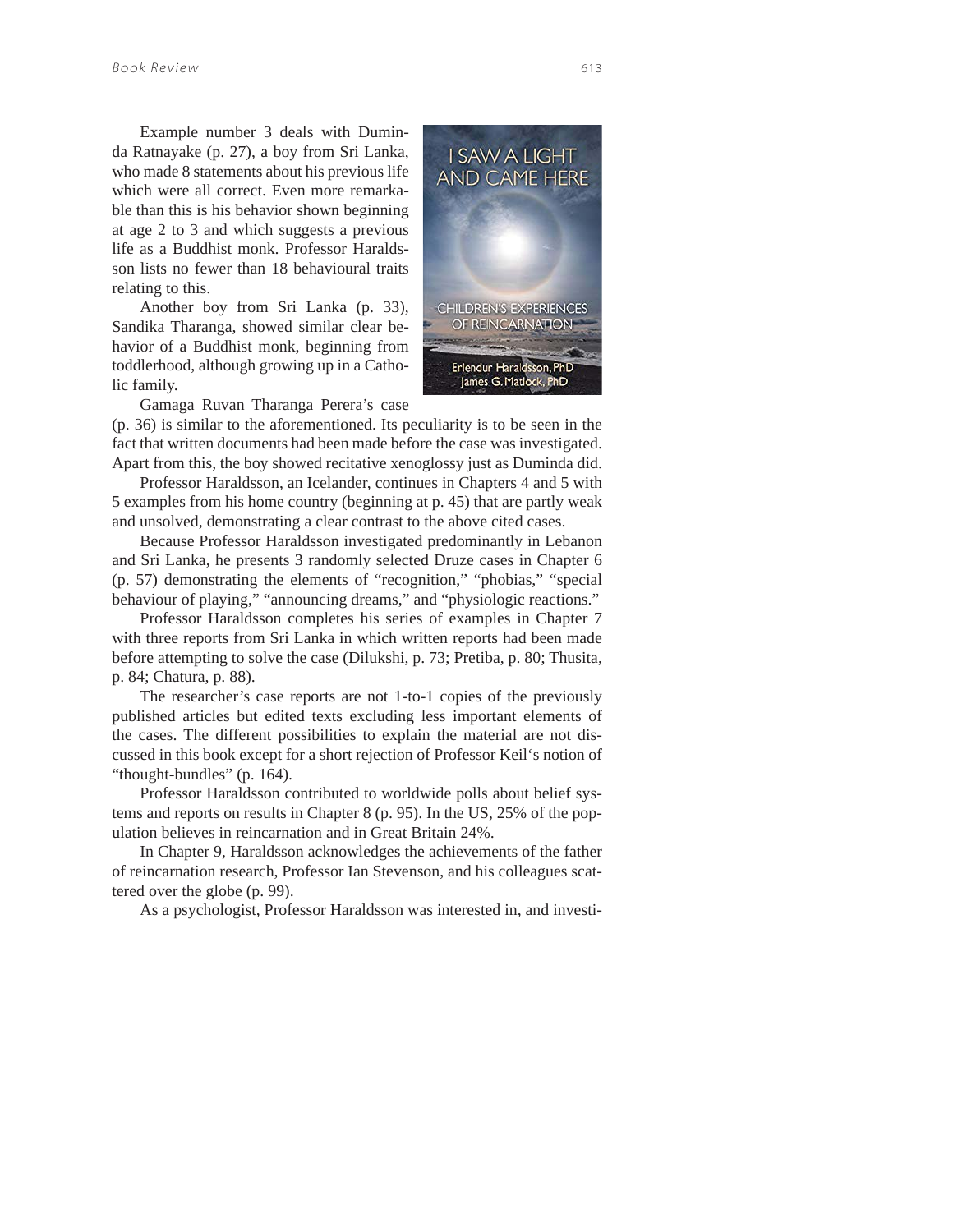gated, the question whether specific properties of the children might explain their peculiar memories of previous lives (Chapter 10:105, Chapter 11:113). For Sri Lanka and Western countries he found characteristic features, but none explaining children's memories of previous lives. It should be mentioned though that some of the children showed signs of posttraumatic stress disorder, which is quite understandable taking into account the high percentage of unnatural deaths of the previous persons.

In Chapter 12, Professor Haraldsson states that children's memories of a previous life prevail longer than hitherto presumed and that no detrimental effects remain from them (p. 124).

The book's title suggests that the book mainly deals with statements and insights about life after death and the question of survival. This is duly covered with respect to children's memories in Chapter 13 (p. 125). However, only a few examples are given, although a statistic from Dr. Tucker, the successor of Professor Ian Stevenson, reveals that 253 children, of a total of 2,242 with memories, report about dwelling in the world beyond, 199 of their burial, and 116 of their conception.

The problem of survival of consciousness is one of Haraldsson's topics. His competence on this matter is exemplified in the following chapters: Chapter 14 (p. 131) deals with deathbed-visions, Chapter 15 (p. 137) is about near-death experiences, Chapter 16 (p. 141) is on spontaneous contacts with the departed, especially apparitions of the dead, and in Chapter 17 (p. 149) we read about contacts with the beyond through mediums. Outstanding examples for the latter field of experience are the medium Hafstein and his contact to the diseased "Runki" who was searching for his missing leg, and the physical medium Indridi Indridason. It is remarkable that among mediumistic contacts, as well as among spontaneous contacts, there are more people who died an unnatural death than are found in the average population.

If reincarnation is real, memories must not exclusively circle around death, but also deal with conception, gestation, and birth. Results of polls around these chapters of life are given in Chapter 18 (p. 157). There are statements of young children saying they had chosen their mothers before coming to earth or had visited the wedding ceremony of their prospective parents.

The second part of the book—beginning with Chapter 20—was written by a profound expert of reincarnation research: Dr. James Matlock. Most of his examples are taken from published articles of the pioneers of reincarnation research. His sequence begins in Chapter 21 (p. 175) with historic cases of children remembering previous lives, some of which were unknown to me. There appear features of "experimental birthmarks" as were later de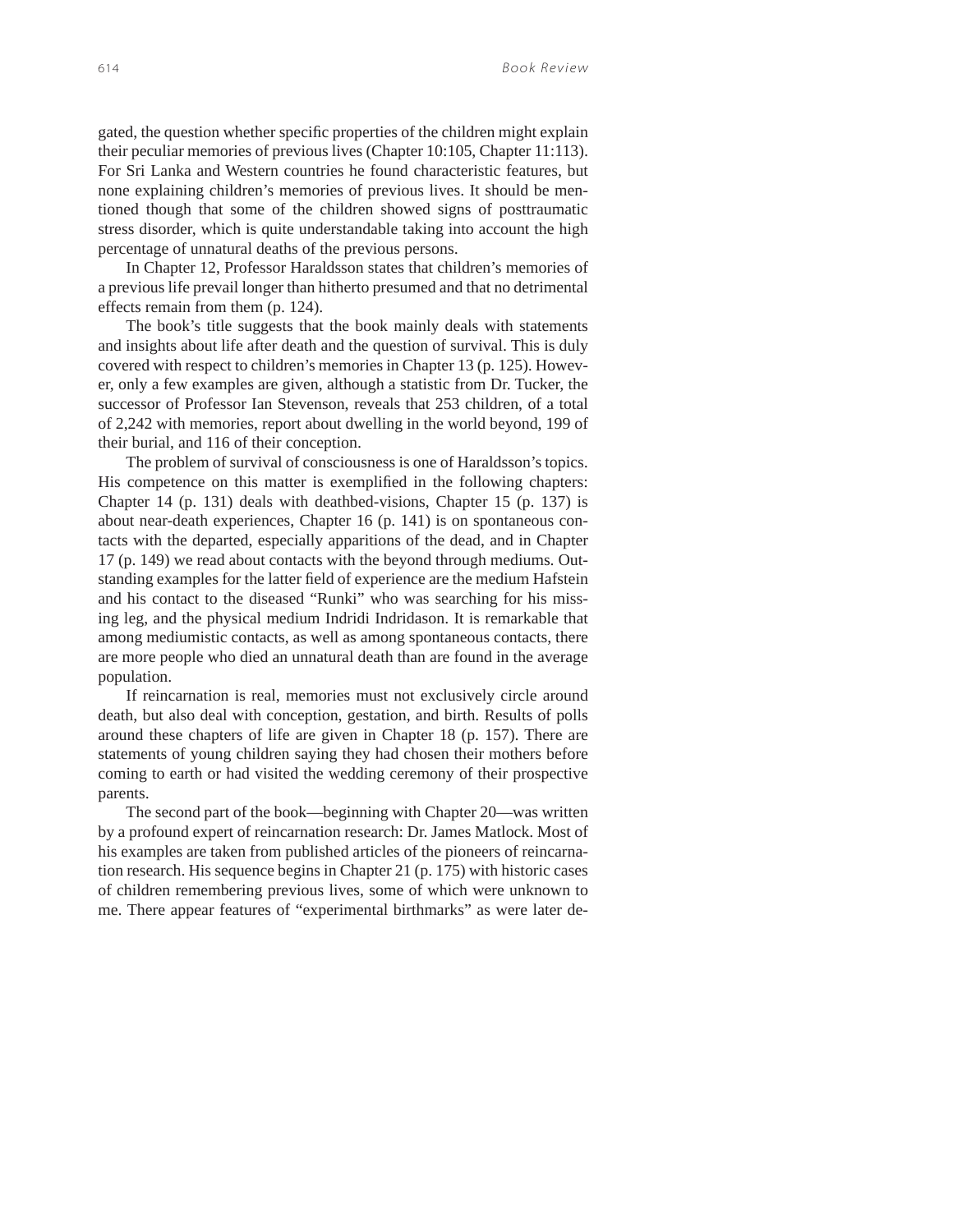nominated by Stevenson. They are remarkable because no trauma, but mere signs, seem to be sufficient to cause birthmarks.

In the following Chapter 22 (p. 183), Dr. Matlock presents 3 cases of native North American and one of African aborigines. Amongst these many are in-family cases and birthmarks and announcing dreams are prevalent rather than conscious memories.

Most cases worldwide originate from India. That is reason enough to follow in chapter  $23$  (p. 191) with two examples from India. The first of these is the impressive case of Titu Singh, which was investigated by Prof. Antonia Mills of Canada. Because his date of birth is uncertain two possibilities exist: He might be born 3 month after the death of the previous person (Suresh) or 9 month previously. In the latter case Dr. Matlock offers the explanation that Suresh might have been adamantly insisting on an immediate return, so much that he pushed out the soul of a baby and replaced it with his own soul. Titu's birthmarks would support this model. (Other examples exist suggesting the notion of soul-exchange (Stevenson 1974)).

The second Indian case, Mridula Sharma, was investigated in 1970/1980 by Professor Ian Stevenson together with his Indian colleague Prof. Satwant Pasricha, but was not hitherto published. Dr. Matlock got access to the data, replenished them with new data, and published this case here for the first time. The story is impressive because of its many recognitions and the wonderful relationship which developed between both families concerned.

In chapter 24 (p. 201), the author revives two impressive cases from Brazil. The first being Stevenson's case of Marta Lorenz characterized by the huge amount of 120 written statements of her about a previous life, which regrettably were lost and had to be reconstructed. The previous person Sinhá announced her rebirth which was later corroborated by many features presented by Marta.

The second Brazilian case was investigated by Hernani Andrade, a private researcher. It is about the boy "Kilden" whose mother heard the voice of the (later established) previous person, the Salesian Father Jonathan, when after his car accident he lay in hospital and was in a coma. During her pregnancy with Kilden she had a craving for father Jonathan's favorite food. When old enough, Kilden told his mother that he was once Alexander the priest (Alexander was the second Christian name of Jonathan). Kilden described his accident differently from what his mother had heard on the radio. But his version turned out to be the correct one. Kilden spoke of "his" operation following the accident. What he recalled is similar to the out-ofbody experiences that are often part of a near-death experience (NDE). The old argument that the NDEer did not really die and did not come back from death seems to be discredited. More case elements are in the book.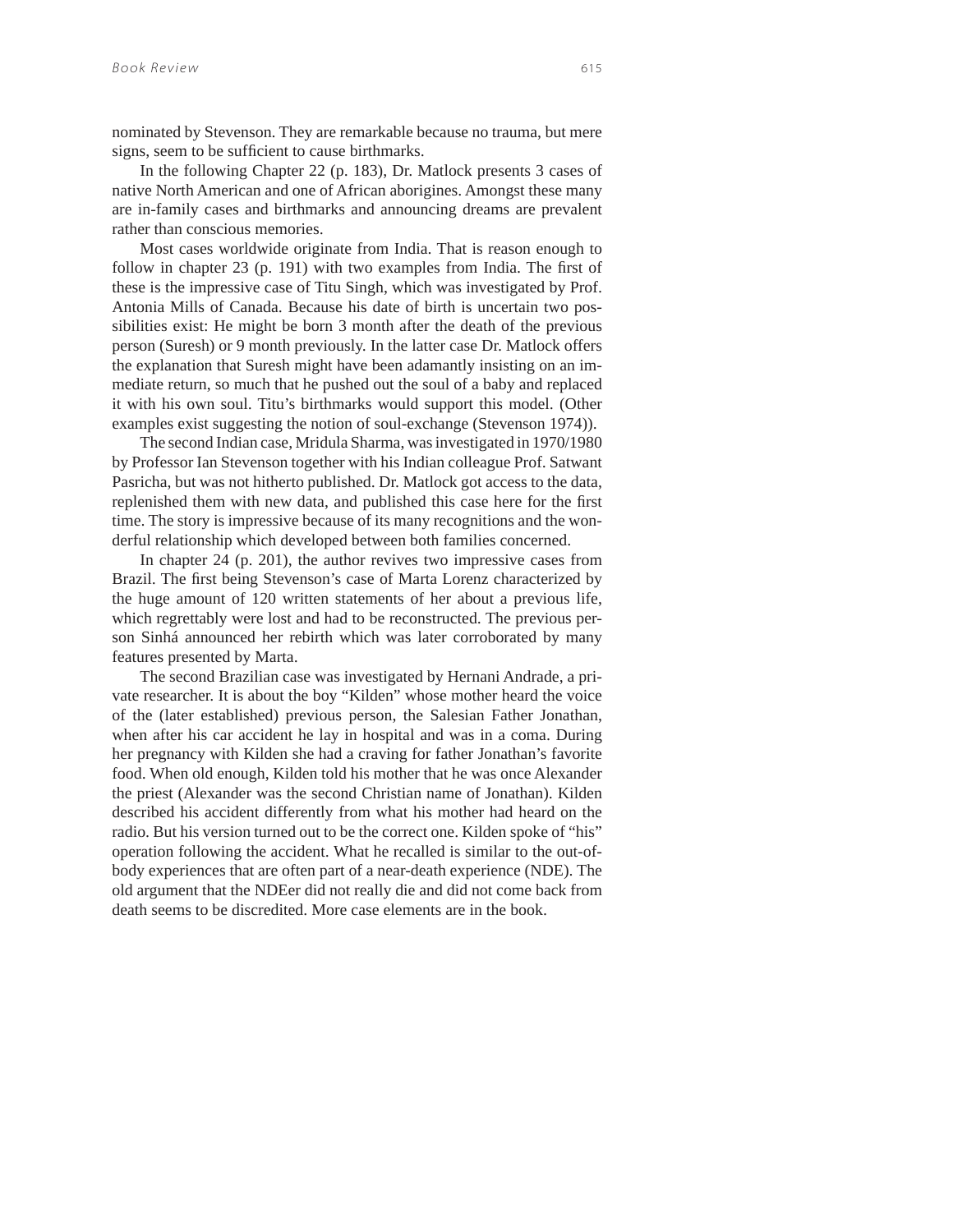In the next chapter, 25 (p. 209), Dr. Matlock presents a North American case investigated by himself, but being weak compared to the next case from the US. It is about the boy Ryan investigated by Dr. Tucker. Ryan said he was the tap-dancer and movie-actor Marty Martyn. A considerable 55 statements made by the boy turned out to be correct, 15 were wrong and 140 could not be checked.

Dr. Matlock dedicates Chapter 26 (p. 219) to universal and culture-linked patterns of the cases. It is about the percentage of solved to unsolved cases (68% of 2500 cases solved), about the ratio of violent to natural deaths, about the relationships between the families concerned, about the duration of the interim and about the amount of gender-change cases.

Chapter 27 (p. 229) deals with international cases, meaning those in which the previous person is from another country than the current subject. At present only 14 such cases, which have been solved, are known. These are too few to allow for conclusions. But it is interesting to note that in all these cases a motive to cross the border could be found. All deaths in the previous lives were expected, not violent, so that a considered or planned reincarnation was possible.

Xenoglossy, speaking a language never learned, is the topic of chapter 28 (p. 237). Dr. Matlock goes through the few cases of "responsive" and "recitative xenoglossy" we have. He coined the term *passive xenoglossy*  meaning cases in which the child learns to speak easily and rapidly because his language is the same as in the previous life. This also implies the counterpart of a child learning only slowly to speak or even reluctantly learns to speak, when the languages of the subject and its previous person are different. Dr. Matlock presents us with one example of "passive xenoglossy" he has personally investigated.

In chapter 29 (p. 245), Dr. Matlock looks for patterns among 9 suicide cases from the literature and one of his own research work. In all cases there existed a social relationship between the current person and members or acquaintances of the previous family, giving rise to the assumption that reincarnation is not governed by mere chance but also is not a process controlled by strict rules. In these cases the median value for the duration of the interim (between death and rebirth) was only 3 months, while it is 16 months in the rest of cases.

In Chapter 30 (p. 255), Dr. Matlock shows cases declared as true cases of the reincarnation type, which may turn up as questionable on closer inspection.

With the last two chapters, 31 and 32 (pp. 261, 267), Dr. Matlock shares with us his thoughts and conclusions on the phenomena found. Questions are raised such as: Why do only a few people remember their previous